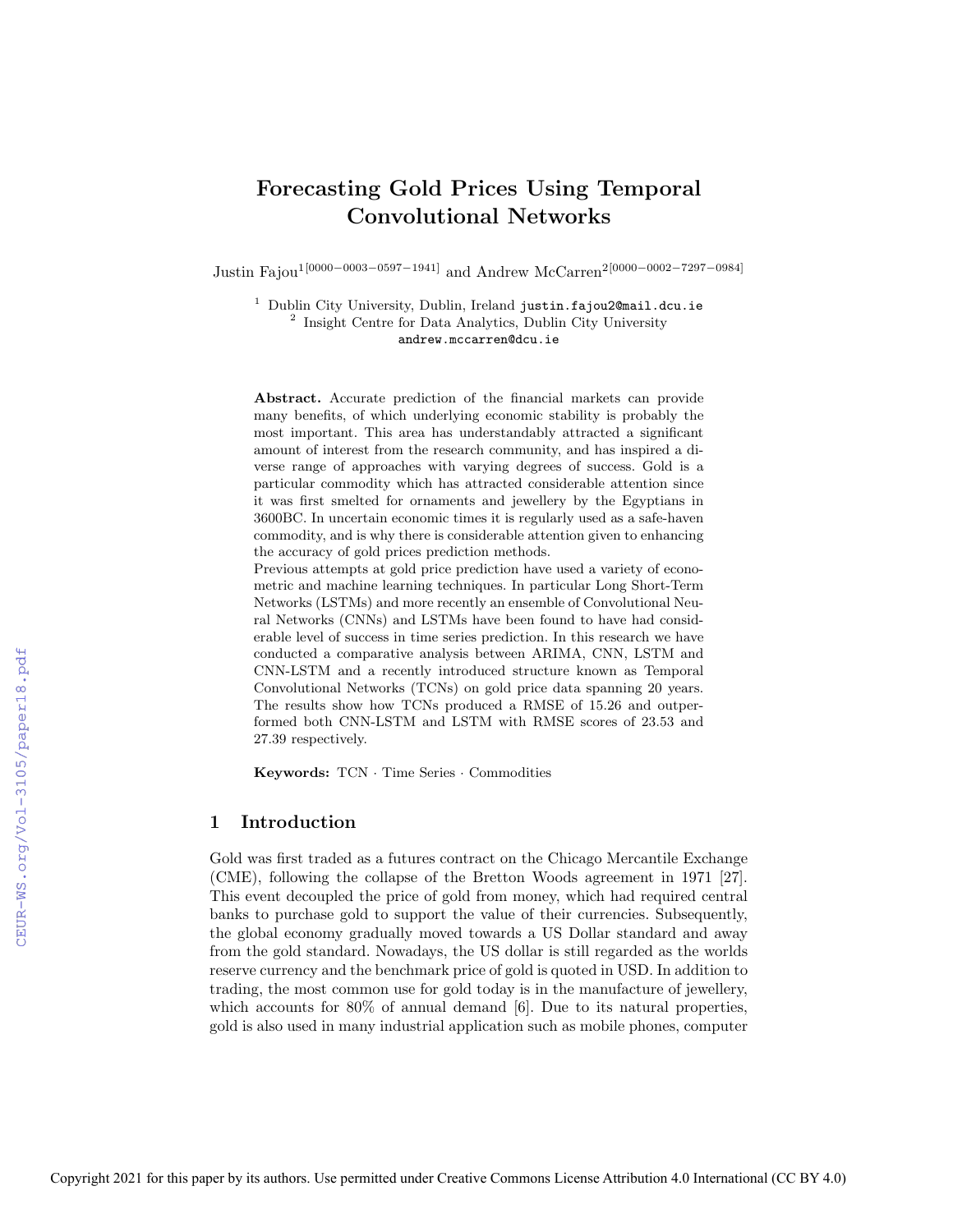equipment and even in the production of specialist glazing to reduce heating and ventilation costs in commercial buildings [6].

Throughout history, gold has always been seen as a source of value, especially in times of uncertainty and is considered to be a secure asset to store wealth. Thus gold is seen as a safe-haven investment and tends to rise when there is increased uncertainty in the world economy and drops when economic activity increases [3]. Times of uncertainty have included war, recession or even the current Covid-19 pandemic, which has seen the price of gold rise significantly [38]. In addition, gold has historically been used as a hedge against inflation, however according to [19] the link is more apparent in bear markets so the correlation is not consistent and dependent upon specific market scenarios.

The gold market is essential to a properly functioning economy, and because of its influence and importance to the global economy, the prediction of gold has received extensive attention by researchers, in order to understand the unique factors that influence price changes. For example approaches ranging from traditional econometric models such as ARIMA (Auto-Regressive Integrated Moving Average) [13] and GARCH (Generalized Auto-Regressive Conditional Heteroskedasticity) [9] models, to machine learning approaches such as Support Vector Machines (SVMs) [20] and Random Forests [25] have all been used to predict gold in the past.

More recently, deep learning architectures have shown success when forecasting time-series. Deep neural networks can be defined as having an input layer, an output layer and multiple hidden layers that can extract granular features from the input data. Artificial Neural Networks (ANNs) have been used to predict gold prices as in [30, 36]. Long Short-Term Networks (LSTMs), which are a type of Recurrent Neural Network (RNN), have shown to be very effective at sequence modelling [34]. They have also been used in conjunction with Convolutional Neural Networks (CNNs) to predict gold prices as in [15, 26, 37].

### 1.1 Contribution

In this paper a comparative analysis between a number of univariate prediction techniques and a relatively new deep learning approach known as Temporal Convolutional Networks (TCNs) was undertaken to predict the price of gold. This is the first examination of the predictive power of TCNs on gold prices [2]. This research will show that TCN models can be used as a viable alternative to current state of the art deep learning models when predicting gold price.

## 1.2 Structure of Paper

The remainder of this paper is organised as follows: section 2 provides a literature review of the current gold price prediction strategies and the current application areas for TCNs; section 3 gives a detailed description of the data and methods used in this study to forecast gold prices; section 4 gives an overview and comparison of the performance for all the models that were implemented; and finally in section 5 we summarise our outcomes and outline potential future work.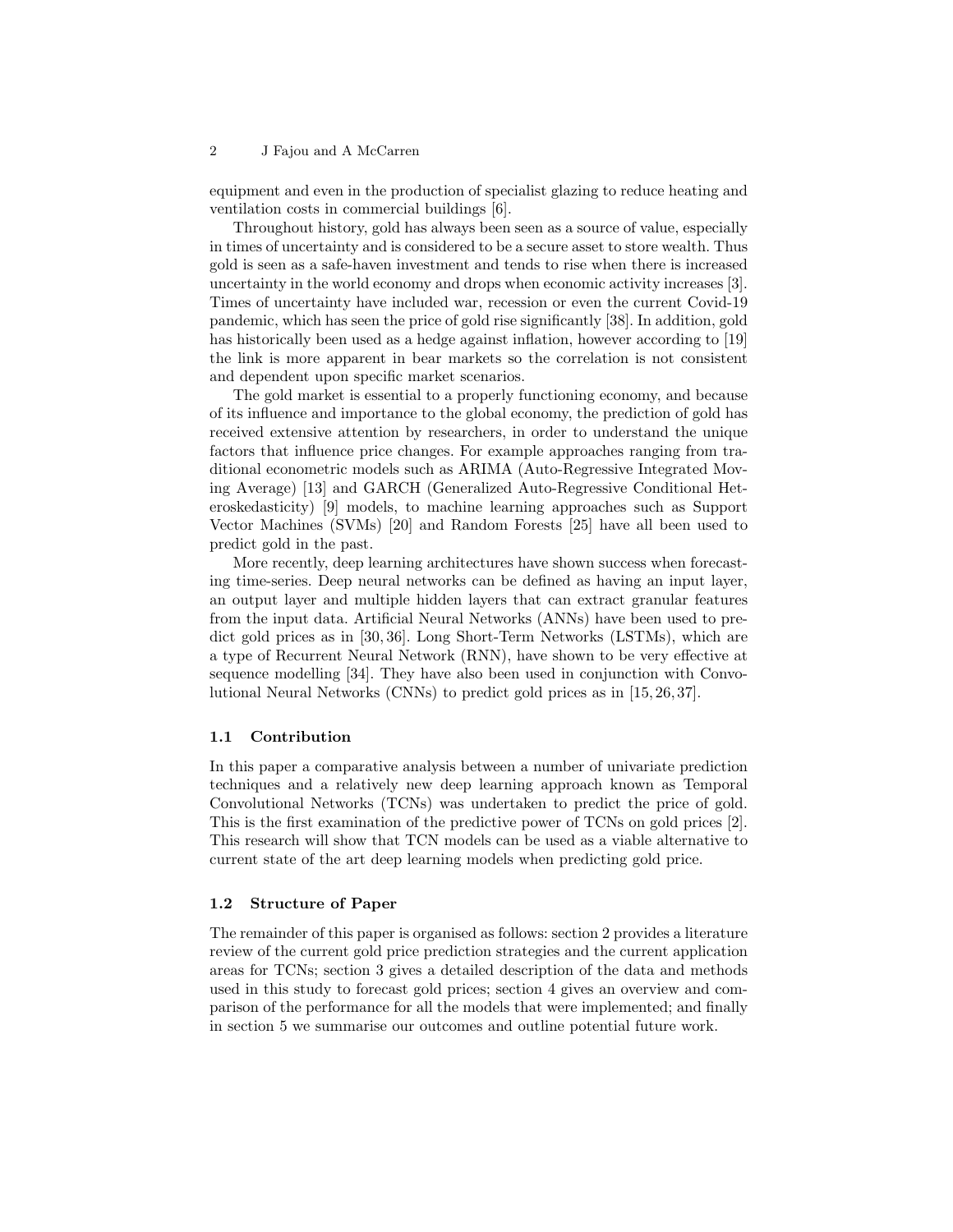# 2 Related Research

In this section we initially examine the use of machine learning in stock market forecasting and then focus on the techniques used specifically in gold price prediction. Finally, we explore the the latest research on TCNs, which provide the basis for this paper.

### 2.1 Stock Prices

A "Feature-Fusion LSTM-CNN" was used to predict stock prices in [22]. They constructed a number of images, which were the fusion of the stock price and volume images. These images were then fed to a CNN model, which incorporated residual connections to allow for a deeper network design [14]. A separate time series of the stock and volume is then fed to a LSTM. The features were then concatenated and inputted to fully connected layers. The predictions from the LSTM-CNN outperformed both the individual CNN and LSTM models. In this research the authors collected minute by minute data points from a S&P500 Exchange-Traded Fund (ETF), which generated nearly 100k data points. Evaluation of their results was completed using the root mean squared error (RMSE), the root mean absolute error (RMAE) and the mean absolute percentage error (MAPE). Whilst they claim this approach produced very positive results, the resulting model is quite complex and the data preparation required for the chart generation would take a considerable amount of time.

A purely convolutional approach was used by Hoseinzade and Haratizadeh, who presented a method they refer to as CNNPred [17]. They attempt to classify the next days trading as "Up" or "Down" for the S&P500, NASDAQ, DJI, NYSE and RUSSELL stock market indices. The first model, called 2D-CNNPred, used two dimensional inputs that feed images to the CNN containing 60 days time lags and 82 explanatory variables. The second approach known as 3D-CNNPred, adds an additional dimension of features from the five financial indexes that are being predicted. Both models use multiple convolution and pooling layers and then flatten the data, which is fed to a fully-connected layer to produce the final output. They used F-measure to evaluate their results with both models outperforming the baselines, which included CNNs and ANNs. While they achieved positive results using a convolutional approach and their architecture didn't include LSTMs as part of their design.

#### 2.2 Gold Prices

A whale optimization algorithm (WOA) was proposed to forecast gold prices in [1]. The WOA is a meta-heuristic designed to optimize the search space, and is used in conjunction with a multilayer perceptron neural network. There were 360 monthly gold prices used for the model, with an additional 10 predictor variables such as commodity prices, currency prices and inflation. They used mean absolute error (MAE) and RMSE to evaluate their findings. They found 85% increase in performance over baseline models which included ARIMA and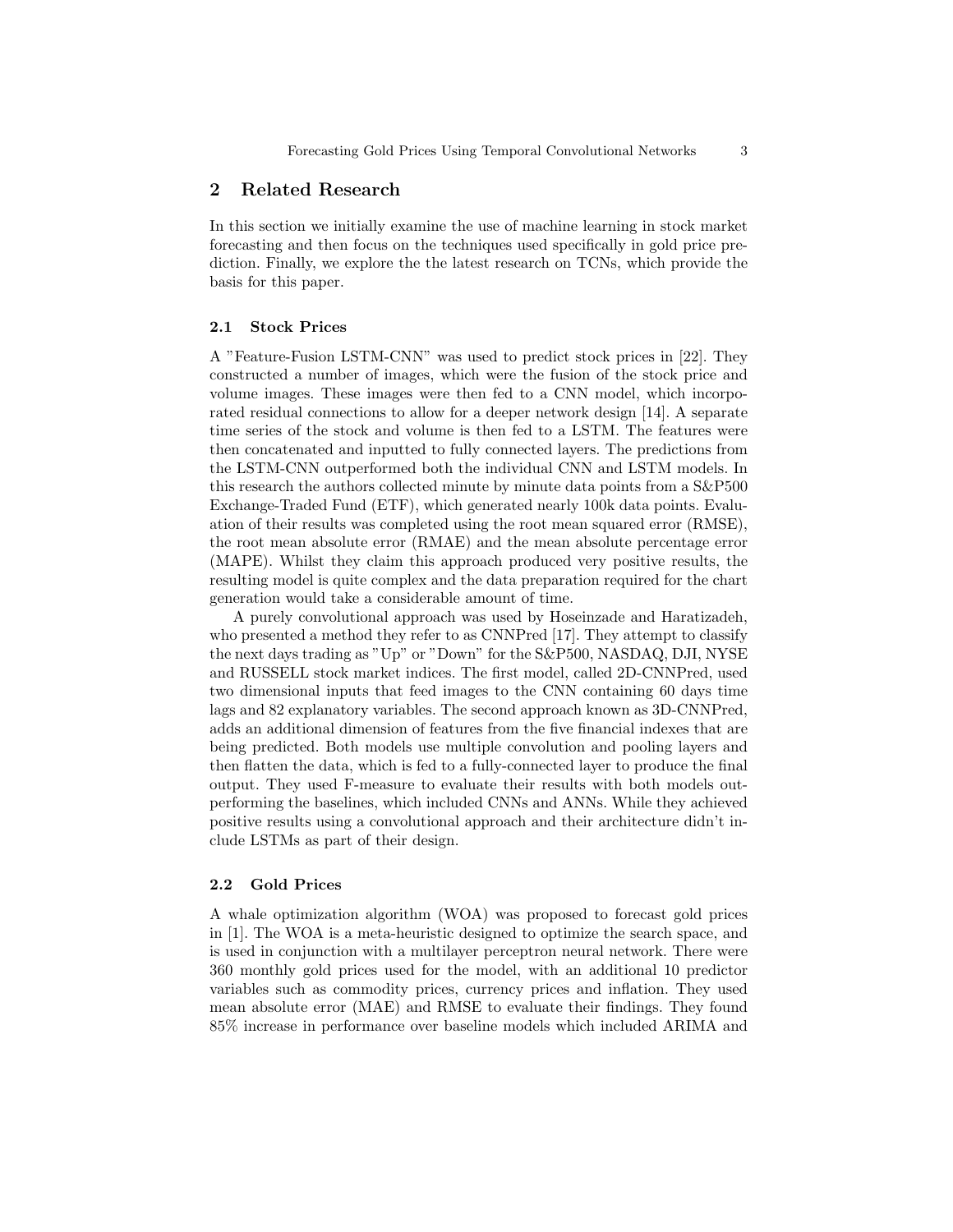other meta-heuristic combinations with neural networks. It should be noted the results are dependent on a small set of monthly gold prices.

Jianwei et al. [21] introduced a novel technique known as ICA-GRUNN (Independent Component Analysis - Gated Recurrent Neural Network) to predict the price of gold. Their method extracts features using ICA and passes these features to a GRUNN to forecast gold prices. They used gold prices from Jan 1979 to Dec 2017 to train and test the models. Evaluation of the models were performed using mean absolute deviation (MAD), MAPE and RMSE. ICA-GRUNN model outperformed the baseline models (ARIMA, LSTM and GRU (Gated Recurrent Networks)), indicating this technique warrants further research.

The goal of Vidal and Kristjanpoller was to predict the volatility of gold [37]. They proposed using a CNN-LSTM hybrid model. One significant difference to other studies is the use of a VGG16 network. VGG16 is a CNN that was pretrained on the ImageNet dataset [8]. In this study, it receives a time-series that has been transformed to a RGB image. The LSTM model used log-transforms of the price as input. Both feature spaces are concatenated and fed to a fully connected layer to predict the volatility. They used gold spot prices from the London Bullion Market Association (LBMA) from April 1968 to October 2017 and used MAE for their evaluation. Comparisons with baseline models showed an 18% improvement on LSTM models.

Similarly, Liverieris et al. proposed a CNN-LSTM method for the prediction of gold prices [26]. However, instead of concatenating the feature space, the model was generated sequentially and fed to a fully connected layer. They used gold prices from Jan 2014 to April 2018, sourced from https://finance.yahoo.com. In addition to predicting the gold price, they also produced a classification of whether the price would increase or decrease the next day. MAE and RMSE were used for evaluation and they successfully beat the performance of their LSTM base models for both gold price prediction and next day classification. However, the classification results don't appear to be much better than chance, with the best accuracy score being 55.53%, but that could be related to the small dataset.

### 2.3 Temporal Convolutional Networks

The development of Temporal Convolutional Networks was significantly influenced by the onset of WaveNet's [31], which proposed the use of Dilated Causal Convolutions within Residual Connections. TCNs were first used in the segmentation and detection of video and were found to be successful compared to CNNs and LSTMs on multiple datasets [24].

TCNs were first used on time series data by Bai et al. [2]. They proposed a network with three key pillars: Causal Convolutions, Dilated Convolutions and Residual Connections, and combined these three concepts, along with the more typical neural network components of Dropout, Batch Normalization and the Rectified Linear Units (ReLU) activation function to define the TCN network. In this study a combination of accuracy, loss and perplexity were used to evaluate the performance of the TCN on 11 sequencing tasks. The TCN outperformed LSTM, GRU and RNN models in 10 out of 11 of those tasks.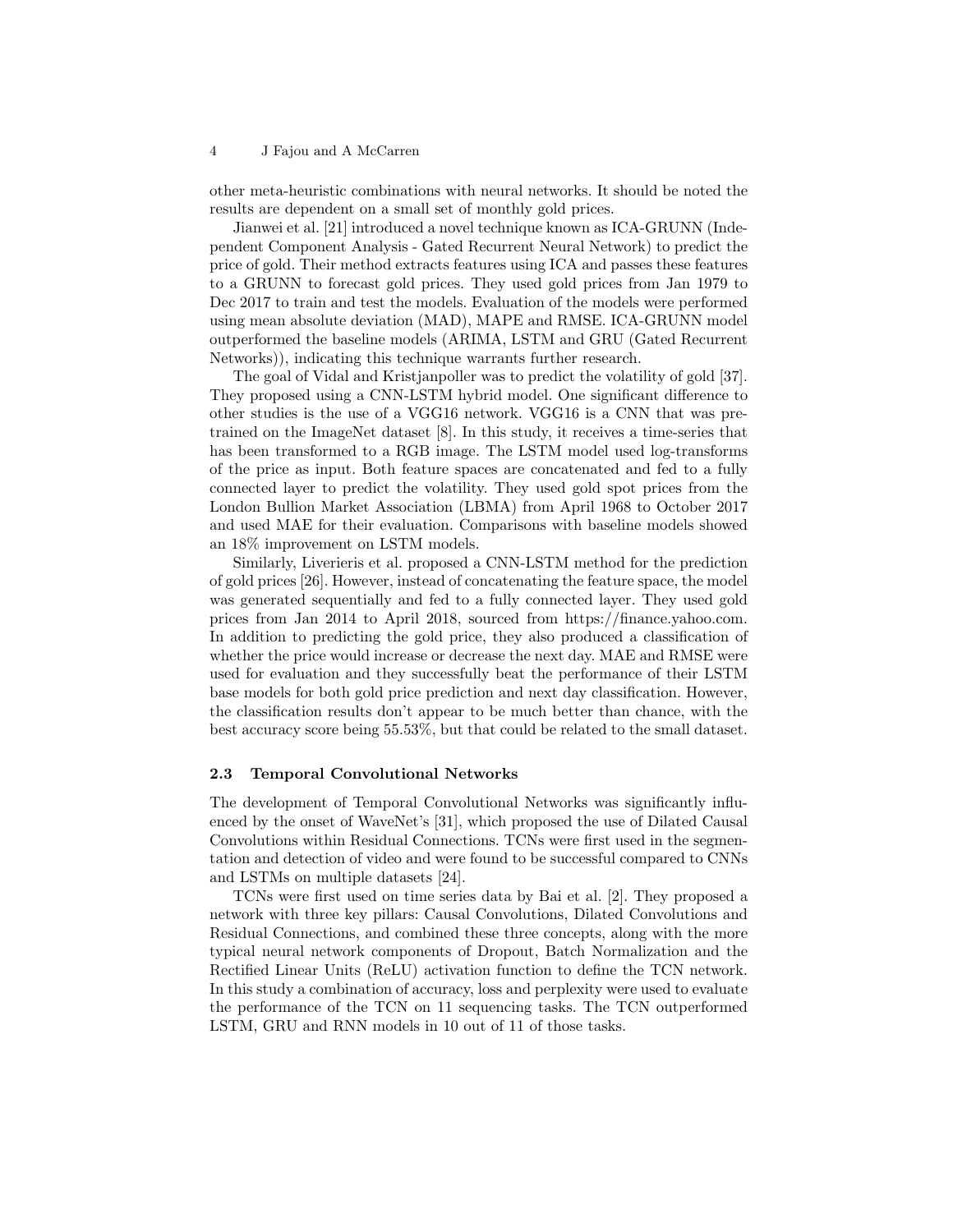As this concept is relatively new, there has not been an extensive volume of research comparing the results of TCNs to LSTMs, when predicting stock prices. [7] used trading data from 2017 for the top 100 stocks on the Shenzhen Stock Exchange in 2017 which amounted to almost 10 million transactions. Using recall, precision and accuracy to evaluate the classification of price changes, they showed that TCNs outperformed both GARCH and LSTM baseline models.

### 2.4 Summary

To date, the most promising method used to predict gold prices has been the CNN-LSTM hybrid model [26, 37]. However, TCN is a framework adapted from CNNs for modelling sequential data [2] and has been found to have performed well in comparison to LSTMs [2, 24].

# 3 Methodologies

This paper implements a TCN on gold prices to determine how it compares to competing modelling approaches such as ARIMA, CNN, LSTM and a hybrid CNN-LSTM. In this section we initially give a description of the data used in the experimental analysis and following this briefly outline the methodology behind the chosen machine learning networks.

## 3.1 Dataset

The dataset used for training and testing the models in this study was obtained from Yahoo Finance via the yfinance library in the Python environment [11]. Specifically, the data was retrieved for Gold Futures using the symbol  $GC=F$ , between the 30th August 2000 and 31st December 2020. The data was then partitioned using a 80/20 split into training and test datasets. This meant the training dataset contained 4055 data points from 30th August, 2000 to 2nd December 2016 and the test set contained 1014 data points from 5th December 2016 to 31st December 2020. There was a further separation of the training set with an 80/20 split for train/validation, with the validation set used to tune the hyperparameters of all the models. To run the models effectively for a neural network, the training set was transformed using z-score normalisation and the time lag used was 64 days for each prediction.

#### 3.2 Baseline Methods

ARIMA is a statistical model [4] that has been used extensively in time series studies. ARIMA models use a combination of autoregression, differencing and moving averages to forecast future values.

CNNs have been used extensively in image classification and have achieved improved results over the State of the Art (SOA) in comparison to previous research [23]. CNNs are able to achieve translational and scale invariance by learning from surrounding data points using convolutions and pooling techniques.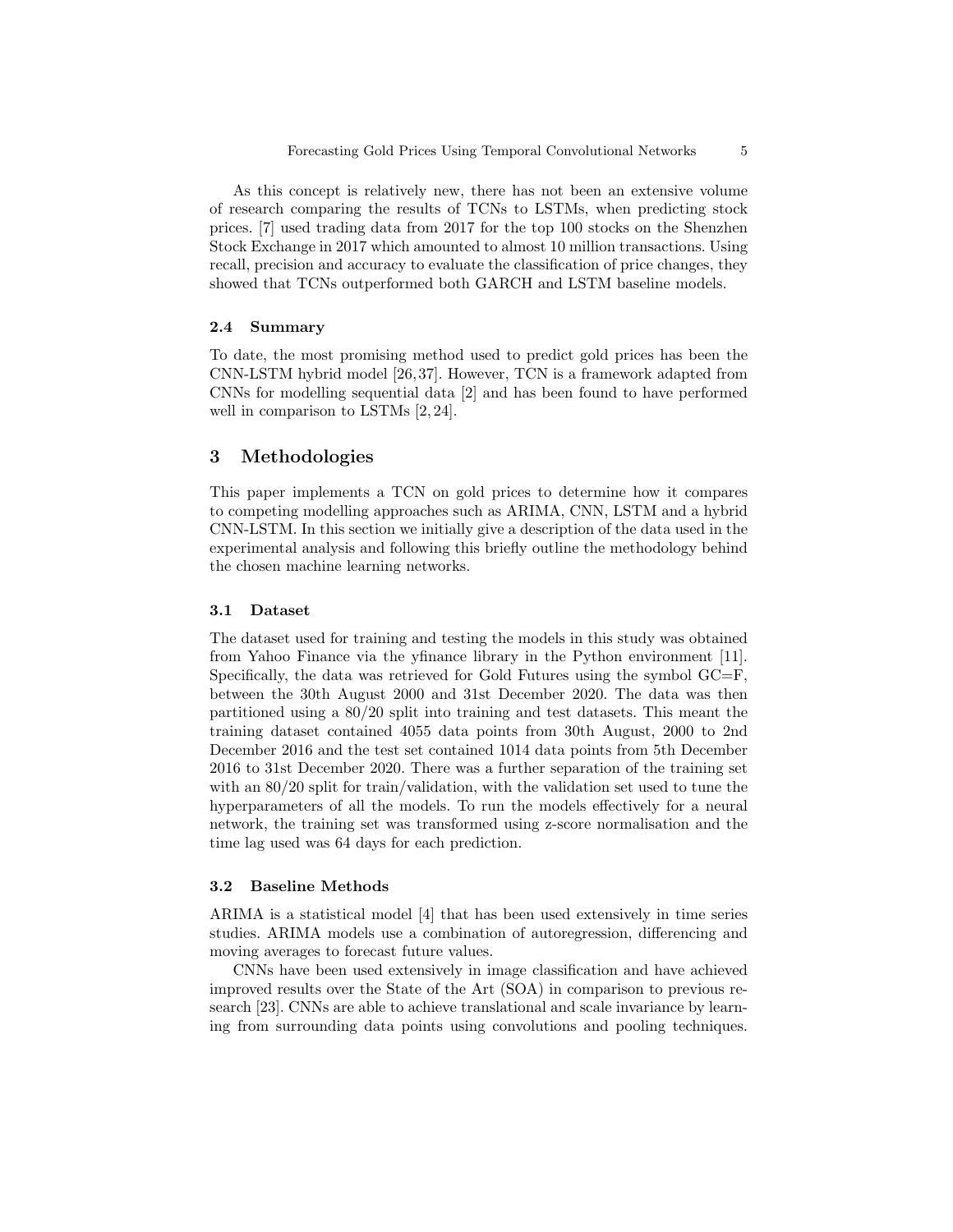This concept has been applied to time series analysis as in [17, 40]. In addition, regularisation techniques such as Dropout [35] and Batch Normalization [18] have been developed to reduce over-fitting, resulting in better predictions when applied to out-of-sample data.

LSTMs were first proposed in 1995 by Hochreiter and Schmidhuber, but were not used extensively until machine learning began to gain traction. LSTMs are a special type of Recurrent Neural Network (RNN). While RNNs have memory that can be used to model sequence data they suffer from vanishing/exploding gradient problem [16]. LSTMs avoid this issue by creating gates: Input, Output and Forget. The Input gate decides which inputs should be allowed to propagate through the model by using a sigmoid function. The Forget gate determines which values should be dropped and finally the Output gate decides which values should be moved to the next time step. LSTMs have now gained wide popularity for sequential data modelling and have been used extensively for language modelling [39], translation [28], speech recognition [12] and time series analysis [10].

Using a CNN to extract features and feeding them to a LSTM model has proven to be a more powerful approach [26, 37]. The benefit of this hybrid approach, is to use the power of CNNs to extract features, which can then be fed sequentially or in parallel to a LSTM, thus focusing on the temporal features of the data elements.

### 3.3 Temporal Convolutional Networks

More recently, the concept of the Temporal Convolutional Network (TCN) was introduced by Lea et al. [24]. Bai et al. built upon this concept for sequence modelling [2], and is the approach used in this paper. They brought together three key concepts that define a TCN: Causal Convolutions, Dilated Convolutions and Residual Connections.

A causal convolution will only use current and prior data to produce its output. This means that the prediction at time  $t$  is only dependent on data elements up to time  $t$  as in Fig. 1. This shows the kernel can only see present and past values and not any future values.

Causal convolutions are not sufficient, by themselves, to successfully process long sequences. To achieve that, dilated convolutions are used to increase the size of the receptive field. When the dilation factor is one, this is equivalent to a regular convolution, however increasing the dilation factor to say two, will force the filter to only perform calculations on every second element. This enables the receptive field to be increased exponentially so the output is dependent upon a much larger receptive field, which reflects a larger set of previous time periods. TCNs use stacked convolutions with an increasing dilation factor, as in Fig. 1. This ensures the filter can hit each historical data element being processed, and also enables models to handle much longer historical data inputs. The experiments in this paper used a kernel size of 3 with 64 filters.

Residual connections were introduced by He et al. [14] and produced state of the art results on the ImageNet dataset [8]. Previously, deep networks architectures were confronted with vanishing/exploding gradients. However, residual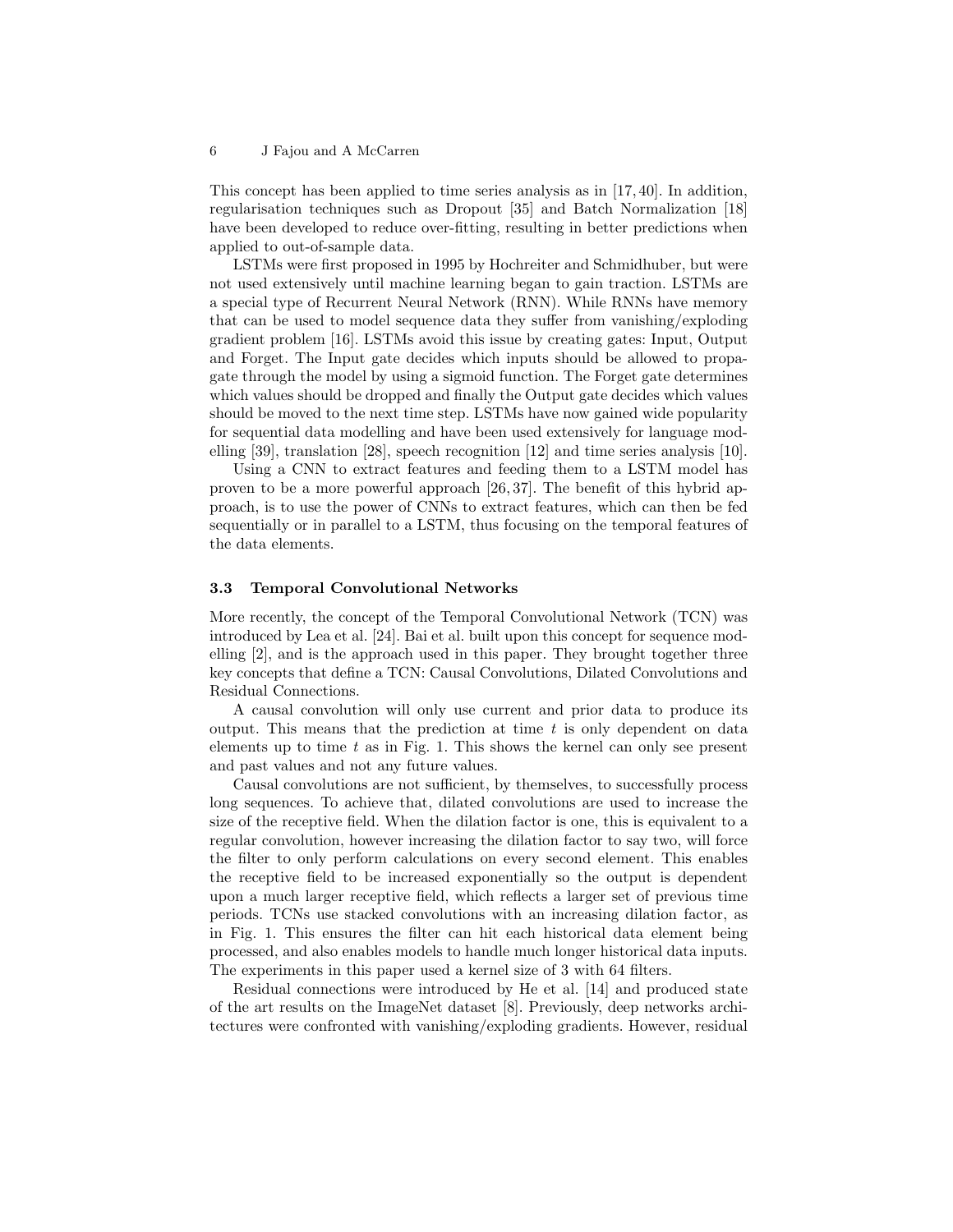

Fig. 1: Building blocks for a TCN:Dilated Causal Convolution



Fig. 2: Building blocks for a TCN:Residual Block

connections circumvent this issue by allowing the network to skip layers while passing the identity matrix in accordance with the formula in (1), where  $\mathcal{H}(x)$ is the desired mapping,  $\mathcal{F}(x)$  are the non-linear transformations and x is the identity mapping.

$$
\mathcal{H}(x) = \mathcal{F}(x) + x \tag{1}
$$

As the receptive field of a TCN is dependent on the depth of the network, it becomes essential to create a deeper network in order to achieve a larger receptive field. This paper implements residual connections, as in Fig. 2, using "Residual Blocks" with dilation factors of 1,2,4,8,16,32. The residual blocks use optional 1x1 convolutions which pass the input and are then added to the transformations using element-wise addition. These residual blocks can then be stacked with increasing dilation factors to achieve large receptive fields using a deep network.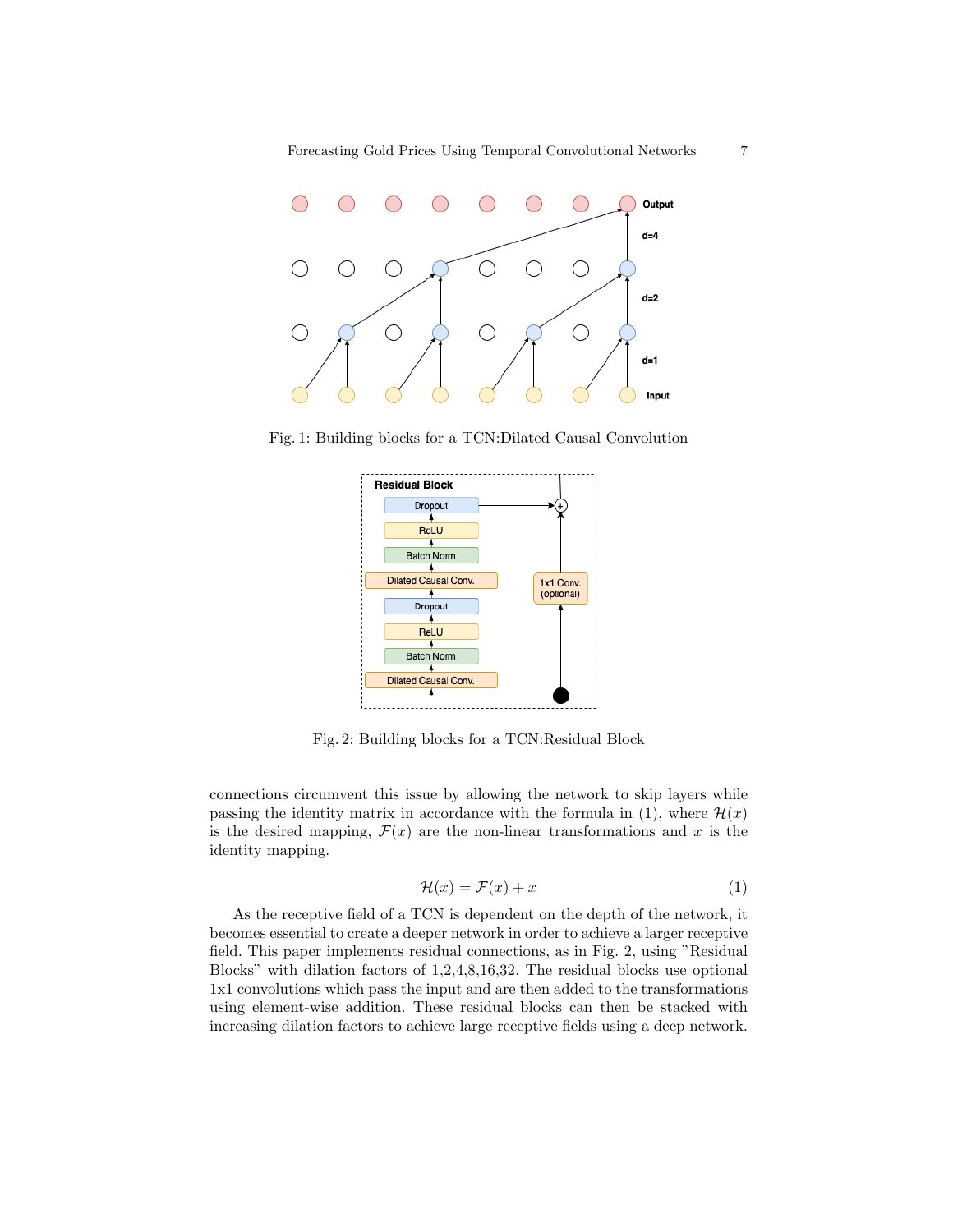To summarise, there are three main advantages of the TCN network [2]. Firstly, it allows data to be processed in parallel, as opposed to LSTMs which require input to be unfolded and processed step-by-step. Secondly, in comparison to LSTMs, TCNs provide a more stable gradient. Finally, the ability to control the dilation factor, kernel size and layer depth provides a lot of control over the receptive field, along with the ability for the output to be dependent on longer data elements.

One of the potential disadvantages of a TCN is they need to input the entire length of the history vector, which could be memory intensive, in contrast to LSTMs which only store a fixed length hidden state.

# 4 Results

In this section a univariate comparative analysis between a number of TCN architectures and four baseline approaches is given. Each approach attempted to predict the next days price on a given univariate series of gold prices.The baseline models selected were ARIMA, CNN, LSTM and the hybrid CNN-LSTM.

All models were implemented using the statsmodels library for ARIMA [33] and the machine learning approaches were implemented using the keras [5] and sci-kit learn libraries [32]. The metrics used to compare the success of the models were the Root Mean Squared Error (RMSE), Mean Absolute Error (MAE) and R-Squared. For the formulas in (2) and (3) the number of predictions is represented by N, with  $p_i$  representing the predicted value and  $a_i$  being the actual value of the *i-th* instance. For the R-squared formula in  $(4)$ , RSS represents the sum of square of the residuals and TSS is the total sum of squares.

$$
MAE = \frac{1}{N} \sum_{i=1}^{N} |p_i - a_i|
$$
 (2)

$$
RMSE = \sqrt{\frac{1}{N} \sum_{i=1}^{N} (p_i - a_i)^2}
$$
 (3)

$$
R^2 = 1 - \frac{RSS}{TSS} \tag{4}
$$

It's clear from the results in Table 1 that the TCN approach significantly outperformed all other baseline models with the TCN model producing a RMSE of 15.26, MAE of 10.05 and  $R^2$  of 0.9954. The next best method was the hybrid CNN-LSTM model producing a RMSE of 23.53, MAE of 15.40 and  $R^2$  of 0.9892, demonstrating that the inclusion of the CNN as a feature extractor does reduce the error over a stand-alone LSTM. However, it still falls short of the performance of the TCN in this scenario. The LSTM, CNN and ARIMA models produced RMSE scores of 27.39, 87.07 and 219.54 respectively.

The two best performing models, TCN and CNN-LSTM, were compared using walk-forward cross validation. Five train/test datasets were built with each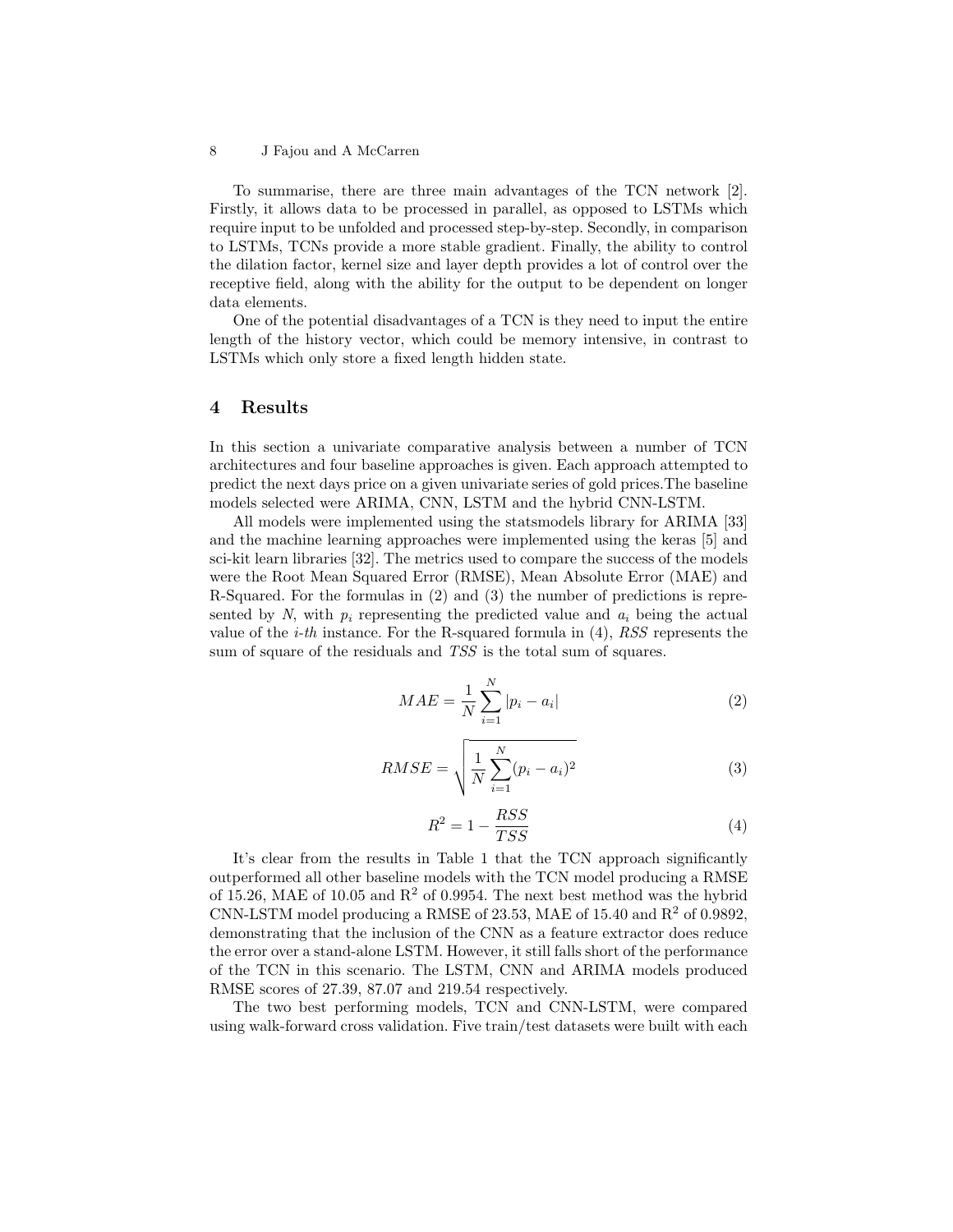|       |                      |  | ARIMA CNN LSTM CNN-LSTM TCN |        |
|-------|----------------------|--|-----------------------------|--------|
| RMSE  | 219.54 87.07 27.39   |  | 23.53                       | 15.26  |
| MAE   | 147.69 76 19.5       |  | 15.4                        | 10.05  |
| $R^2$ | 0.0770 0.8534 0.9855 |  | 0.9892                      | 0.9954 |

Table 1: Model performance on Gold Price prediction against the test dataset

Table 2: Walk-Forward Cross Validation comparison between CNN-LSTM and TCN models

|     | TCN   |  |                                             | CNN-LSTM        |  |        |
|-----|-------|--|---------------------------------------------|-----------------|--|--------|
| Run |       |  | RMSE MAE $R^2$                              | <b>RMSE MAE</b> |  | $R^2$  |
| 1   |       |  | 123.66 107.65 -0.3959 140.88 106.26 -0.8118 |                 |  |        |
| 2   | 71.69 |  | 49.66 0.8401 439.36 366.79 -5.004           |                 |  |        |
| 3   |       |  | 198.67 181.36 -0.3017 148.45 118.43 0.2732  |                 |  |        |
| 4   | 12.03 |  | 17.4 0.9702 12.5 9.51                       |                 |  | 0.9678 |
| 5   | 26.26 |  | 17.4 0.9872 29.08 18.77 0.9842              |                 |  |        |

training set increasing in size for subsequent folds using the TimeSeriesSplit library from sci-kit learn [32]. The results, shown in Table 2, provide further evidence of the TCN model outperforming the CNN-LSTM.

A chart of the comparison between the ground truth and the predictions from the TCN model, which was the best performing model, can be seen in Fig. 3. One thing to note is that all of the baseline models found it difficult to predict the up-swing in prices towards the end of the series in 2020, which is likely where most of the errors resulted. However, the TCN model was able to provide more accurate predictions for this sector of the test dataset.

One further benefit, that became apparent when training the models, was the CNN-LSTM model was much harder to optimize than the TCN. The amount of time required to perform hyper-parameter tuning was extensive in comparison to the TCN models. Also, the CNN-LSTM needed to run approximately 1000 epochs, but the TCN produced its best results in under 100 epochs. Both of these points are important when considering both computational power and time required to produce a model.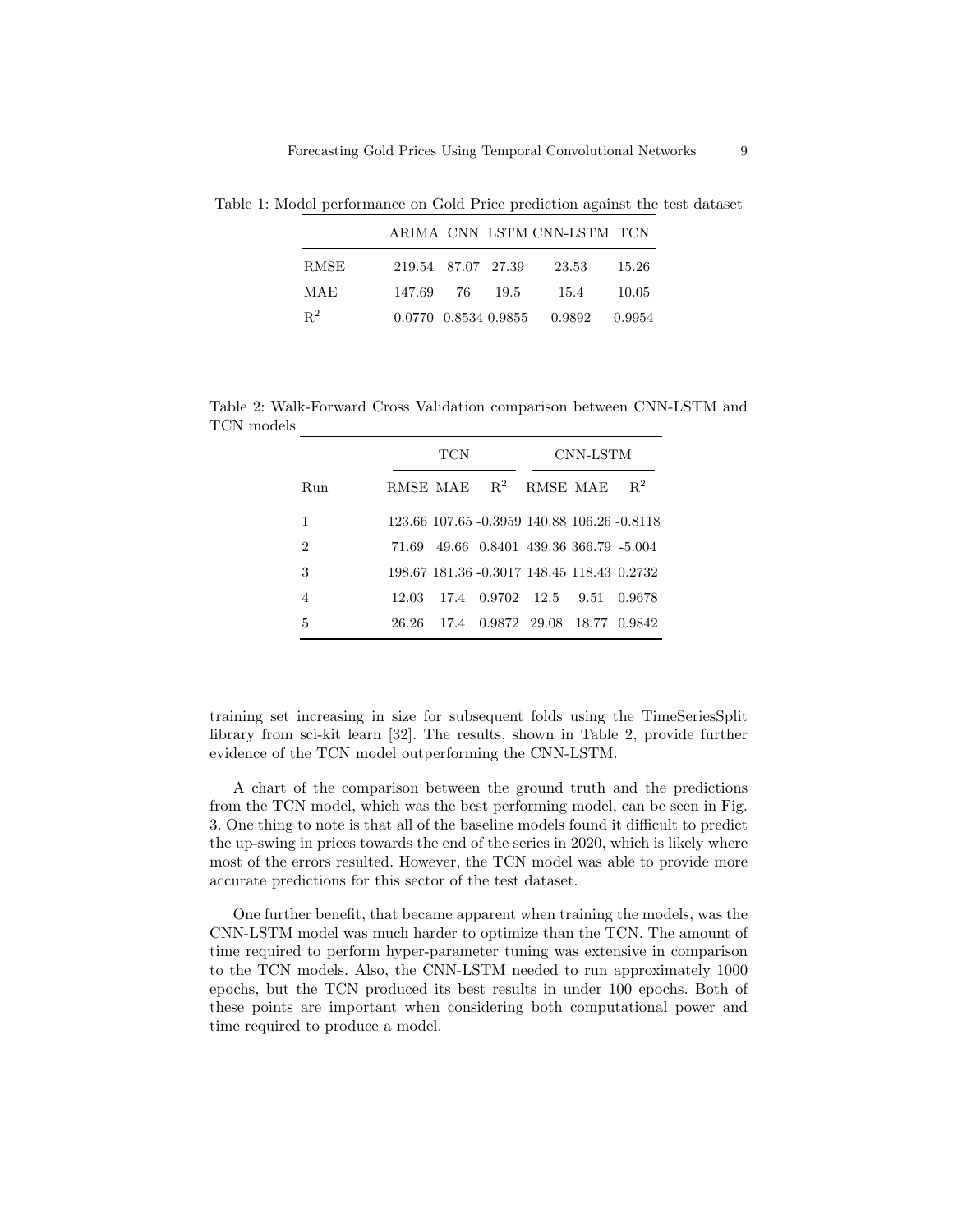

Fig. 3: Predictions versus Actual for the TCN model against the test dataset

# 5 Conclusion

This research undertook a comparative analysis between Temporal Convolutional Networks (TCNs), the current state of the art machine learning approaches and a traditional time series model in gold price prediction. The results demonstrated that the TCNs consistently outperformed the other approaches chosen in this study and reduced the error by more 27% in comparison with the best preforming non-TCN approach.

While Gold has traditionally been the chosen safe-haven commodity, recent market behaviour throughout the pandemic has indicated that crypto-currencies have become potential alternates. While crypto-currency prediction has been extensively studied using deep learning approaches, understanding the relationship with gold could potentially have an import impact on future predictions. While this study focused on the performance of TCNs on univariate prediction and future work would possibly benefit from the inclusion of exogenous variables such as crypto-currencies,stock market indices and economic indicators [29].

# References

- 1. Alameer, Z., Abd Elaziz, M., Ewees, A.A., Ye, H., Jianhua, Z.: Forecasting gold price fluctuations using improved multilayer perceptron neural network and whale optimization algorithm. Resources Policy 61, 250–260 (2019)
- 2. Bai, S., Kolter, J.Z., Koltun, V.: An empirical evaluation of generic convolutional and recurrent networks for sequence modeling. arXiv preprint arXiv:1803.01271 (2018)
- 3. Balcilar, M., Gupta, R., Pierdzioch, C.: Does uncertainty move the gold price? new evidence from a nonparametric causality-in-quantiles test. Resources Policy 49, 74–80 (2016)
- 4. Box, G.E., Jenkins, G.M., Reinsel, G.C., Ljung, G.M.: Time series analysis: forecasting and control. John Wiley & Sons (2015)
- 5. Chollet, F., et al.: Keras (2015), https://github.com/fchollet/keras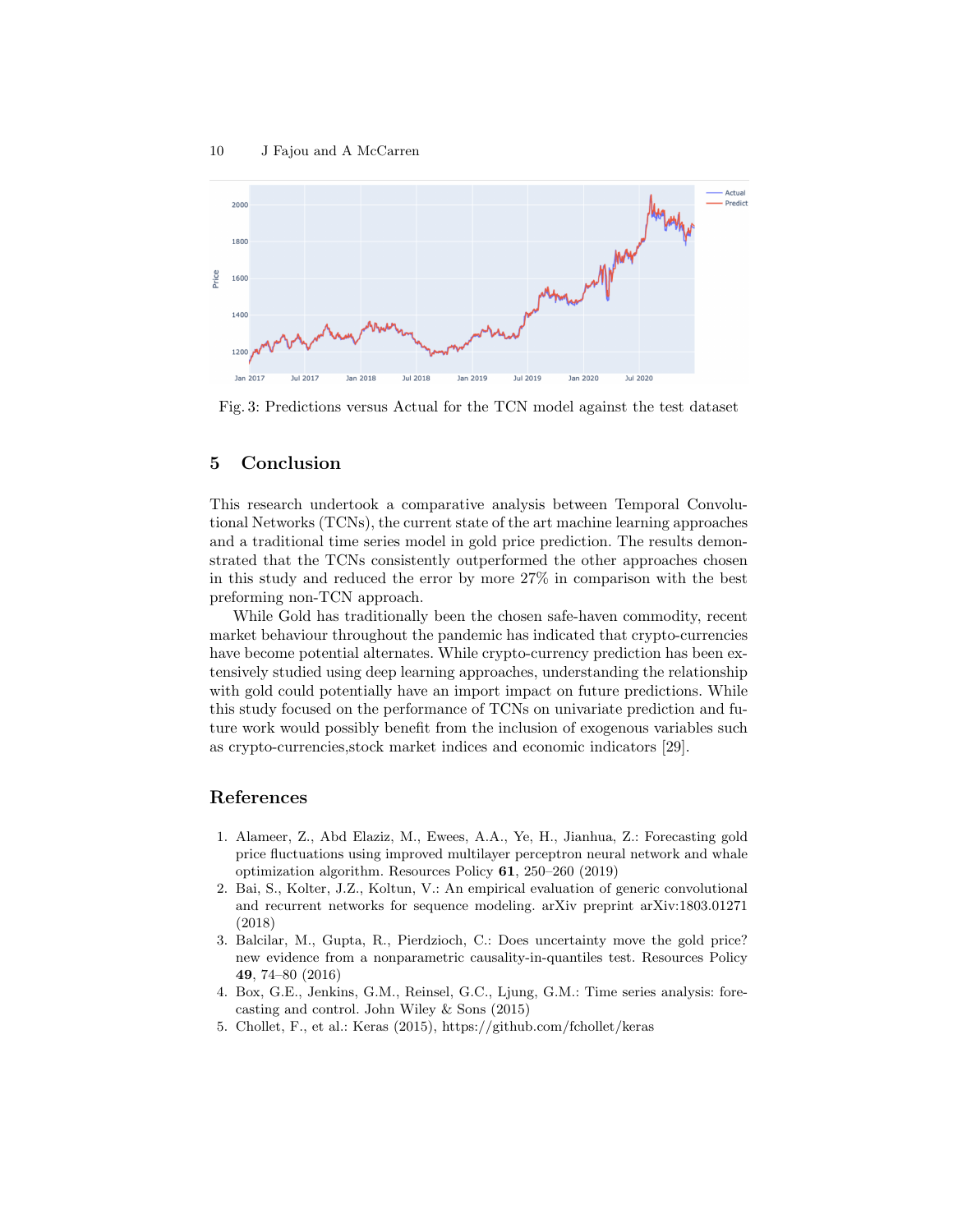- 6. Corti, C.W., Holliday, R.J.: Commercial aspects of gold applications: from materials science to chemical science. Gold Bulletin 37(1), 20–26 (2004)
- 7. Dai, W., An, Y., Long, W.: Price change prediction of ultra high frequency financial data based on temporal convolutional network. arXiv preprint arXiv:2107.00261 (2021)
- 8. Deng, J., Dong, W., Socher, R., Li, L.J., Li, K., Fei-Fei, L.: Imagenet: A largescale hierarchical image database. In: 2009 IEEE conference on computer vision and pattern recognition. pp. 248–255. Ieee (2009)
- 9. Fang, L., Chen, B., Yu, H., Qian, Y.: The importance of global economic policy uncertainty in predicting gold futures market volatility: A garch-midas approach. Journal of Futures Markets 38(3), 413–422 (2018)
- 10. Filonov, P., Lavrentyev, A., Vorontsov, A.: Multivariate industrial time series with cyber-attack simulation: Fault detection using an lstm-based predictive data model. arXiv preprint arXiv:1612.06676 (2016)
- 11. Finance, Y.: Gold price dataset from yahoo finance. https://finance.yahoo.com/quote/GC=F?p=GC=F&.tsrc=fin-srch, accessed: 8th Feb, 2021
- 12. Graves, A., Jaitly, N., Mohamed, A.r.: Hybrid speech recognition with deep bidirectional lstm. In: 2013 IEEE workshop on automatic speech recognition and understanding. pp. 273–278. IEEE (2013)
- 13. Guha, B., Bandyopadhyay, G.: Gold price forecasting using arima model. Journal of Advanced Management Science 4(2) (2016)
- 14. He, K., Zhang, X., Ren, S., Sun, J.: Deep residual learning for image recognition. In: Proceedings of the IEEE conference on computer vision and pattern recognition. pp. 770–778 (2016)
- 15. He, Z., Zhou, J., Dai, H.N., Wang, H.: Gold price forecast based on lstm-cnn model. In: 2019 IEEE Intl Conf on Dependable, Autonomic and Secure Computing, Intl Conf on Pervasive Intelligence and Computing, Intl Conf on Cloud and Big Data Computing, Intl Conf on Cyber Science and Technology Congress (DASC/PiCom/CBDCom/CyberSciTech). pp. 1046–1053. IEEE (2019)
- 16. Hochreiter, S., Schmidhuber, J.: Long short-term memory. Neural Computation 9(8), 1735–1780 (1997). https://doi.org/10.1162/neco.1997.9.8.1735
- 17. Hoseinzade, E., Haratizadeh, S.: Cnnpred: Cnn-based stock market prediction using a diverse set of variables. Expert Systems with Applications 129, 273–285 (2019)
- 18. Ioffe, S., Szegedy, C.: Batch normalization: Accelerating deep network training by reducing internal covariate shift. In: International conference on machine learning. pp. 448–456. PMLR (2015)
- 19. Iqbal, J.: Does gold hedge stock market, inflation and exchange rate risks? an econometric investigation. International Review of Economics & Finance  $48$ , 1–17 (2017)
- 20. Jian-Hui, Y., Wei, D.: Prediction of gold price based on wt-svr and emd-svr model. In: 2012 Eighth International Conference on Computational Intelligence and Security. pp. 415–419. IEEE (2012)
- 21. Jianwei, E., Ye, J., Jin, H.: A novel hybrid model on the prediction of time series and its application for the gold price analysis and forecasting. Physica A: Statistical Mechanics and its Applications **527**, 121454 (2019)
- 22. Kim, T., Kim, H.Y.: Forecasting stock prices with a feature fusion lstm-cnn model using different representations of the same data. PloS one 14(2), e0212320 (2019)